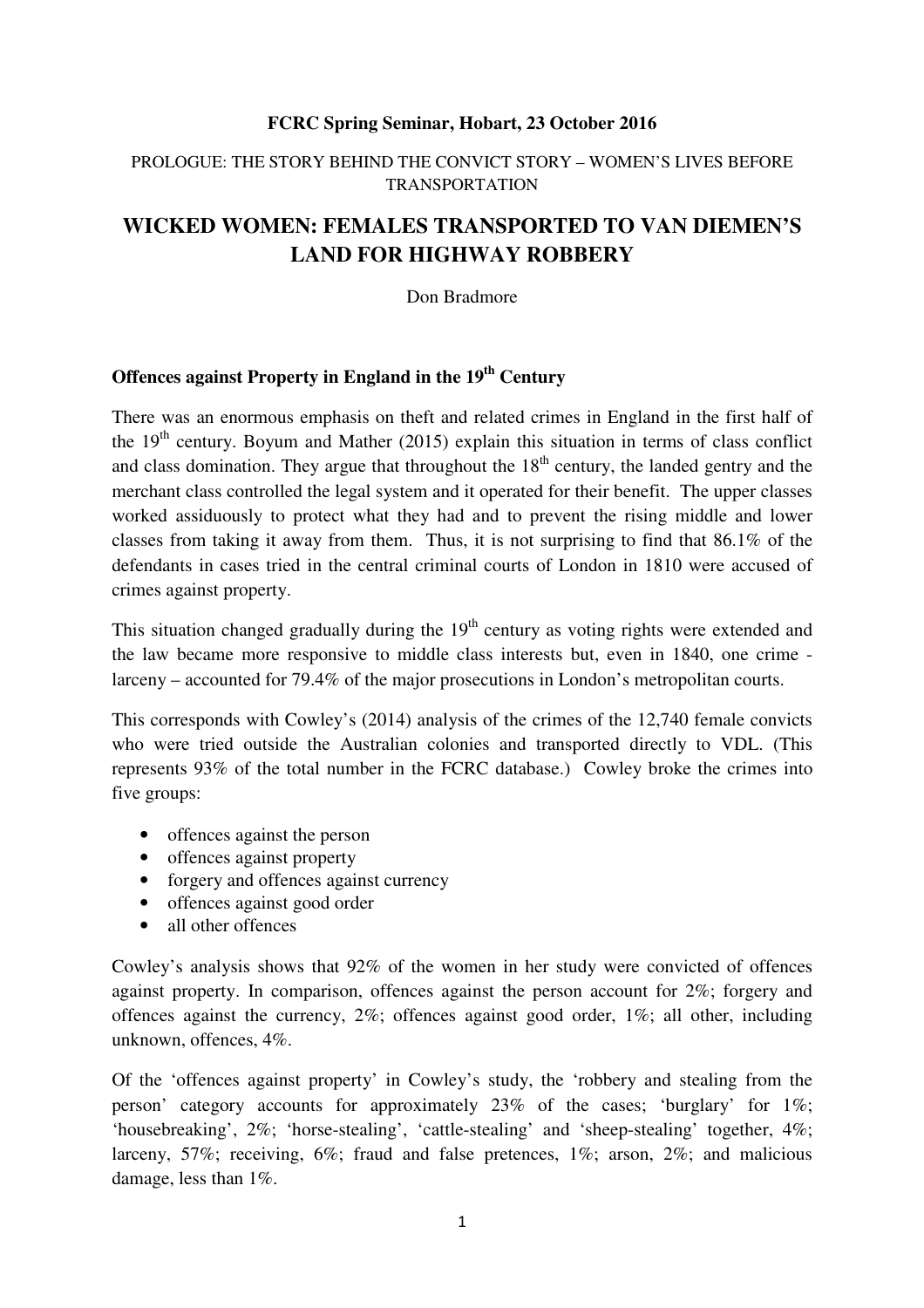The offence of 'robbery and stealing from the person' includes the crime of 'highway robbery'.

## *Highway Robbery*

There are complexities in defining the term 'highway robbery' but the usual elements of the crime include:

- a robbery committed in a public street or road, whether in the countryside or within a city or town
- the robbery is accompanied by violence, or the threat of violence, or some form of intimidation
- the victim is put in considerable fear
- some property is removed from the victim and taken away

## *The Prevalence of Highway Robbery*

Highway robbery was endemic in England throughout the  $18<sup>th</sup>$  century and its prevalence continued well into the  $19<sup>th</sup>$  century. No one rode alone without fear of being robbed, and people often joined together in bands or hired armed escorts to travel with them. Many travellers wrote their wills before they left on their journey.

Of course, even during the Middle and Late-Middle Ages, travellers had been at risk of attacks by gangs of outlaws or the retainers of unscrupulous feudal lords. But by the late  $17<sup>th</sup>$ century the old system of lords and retainers had ceased to exist and there was phenomenal growth in the generation of private wealth. The quest for wealth through trade, together with technological advances, saw a rapid increase in the number of people wanting to travel the roads. As a result, road surfaces improved rapidly and people were able to travel longer distances at greater speeds in horse-drawn coaches.

Not surprisingly, robberies upon the highways became more frequent because it was logical for robbers to assume that no one who could afford to travel by coach would do so without carrying money or something else of value. At the same time, improvements in the reliability of firearms had made it possible for a single person to hold up a stage coach and rob its passengers on the road whereas previously that task might have required a gang of some size.

Travellers on their way to and from London were particularly vulnerable. Even within what we know as the city proper today, there were dangers. In the  $17<sup>th</sup>$  and early  $18<sup>th</sup>$  centuries, Chelsea, Kensington, Hyde Park, Hampstead, Soho, Knightsbridge and Greenwich were actually small towns and often separated by heaths, fields and farmlands. Although this had changed by the early decades of the  $19<sup>th</sup>$  century there were still dangers within the city boundaries.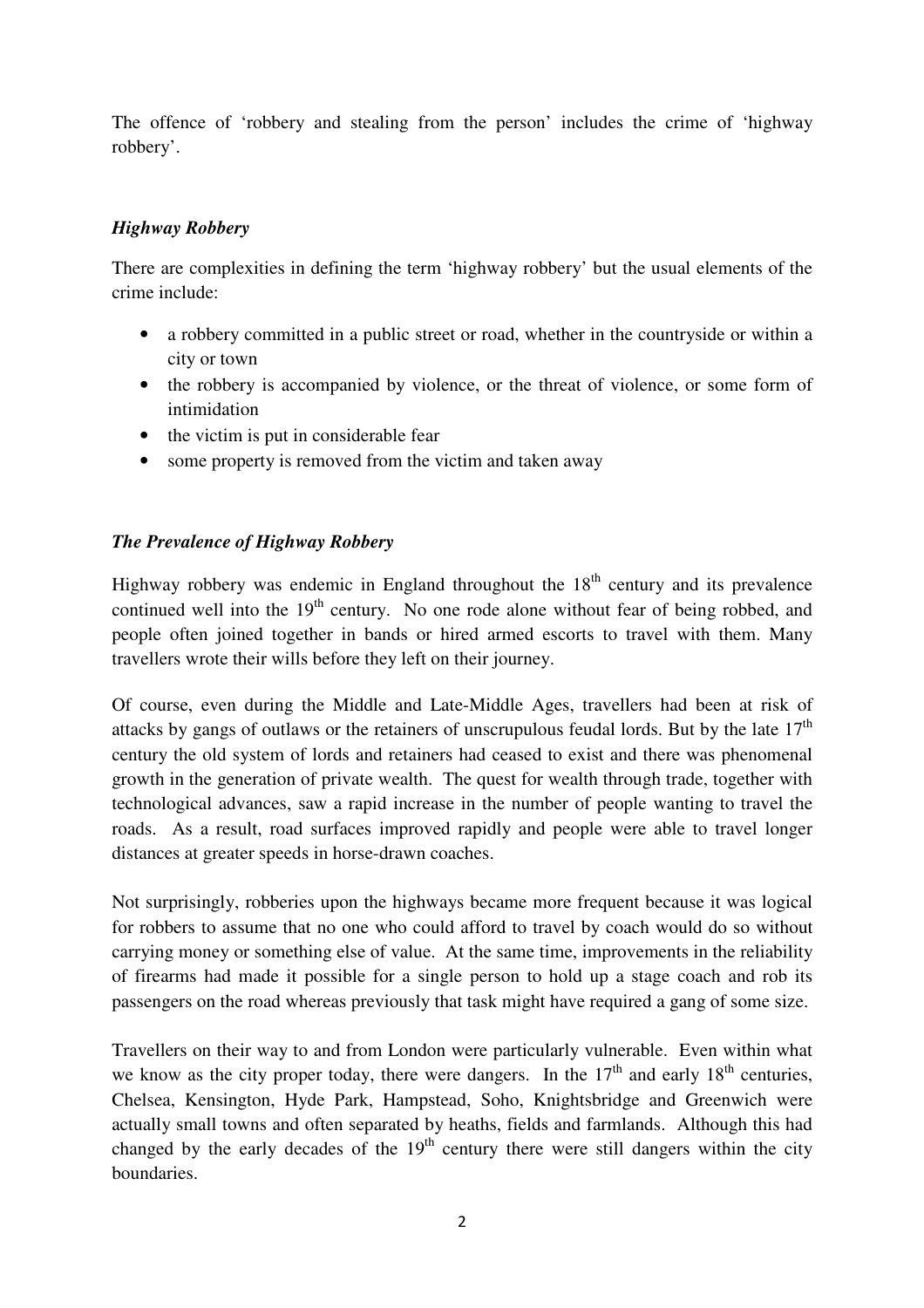Adding to the dangers travellers faced was the fact that England had no police force until well into the  $19<sup>th</sup>$  century and law enforcement was haphazard. Until the passing of Robert Peel's Metropolitan Police Act in 1829, law enforcement was in the hands of magistrates (or justices of the peace), parish constables, nightwatchmen and parish beadles (minor officials appointed by the churches to summon parishioners to church, to assist the vicar and to keep order during the service and in the neighbourhood. These officials were often unpaid and depended upon bail fees, fines and the like for their income. Generally speaking, they were poorly trained and inadequately armed. Many were physically inadequate to deal with troublemakers. Rarely did they see their task as preventing crime; rather, they were there to arrest law-breakers after the crime had been committed. There was little, if any, co-ordination between parishes, these officials and administrators being confined to their own areas. It was not until the County and Borough Police Act of 1856 that an organised, trained and national force could operate effectively without the restrictions of parish and county boundaries and local laws and customs.

### *Highwaymen and Highwaywomen in Literature and Film*

When we hear of 'highway robbery', most of us think immediately of the much-romanticised 'gentleman' robbers of film and literature whose dash and daring both terrified and enchanted travellers in the  $19<sup>th</sup>$  century. Who would not be familiar with the mythical exploits of bold Robin HOOD who took from the rich to give to the poor, with those of Dick TURPIN (1705- 1739) whose gallant deeds on his horse Black Bess were popularised by William Harrison AINSWORTH in his 1834 novel, *Rookwood,* and with those of Claude DUVALL (1643- 1670) whose fashionable clothes and audacious but always-gentlemanly behaviour is said to have won him many admirers, especially among females, in his day.

And who would not be familiar with the hero of the wonderful poem, 'The Highwayman', by Alfred Noyes (1888-1950)?

> *He'd a French cocked-hat on his forehead, a bunch of lace at his chin, A coat of the claret velvet, and breeches of brown doe-skin. They fitted with never a wrinkle. His boots were up to the thigh. And he rode with a jewelled twinkle, His pistol butts a-twinkle, His rapier hilt a-twinkle, under the jewelled sky.*

While not as numerous, there are highway women whose deeds are well known to most of us, too. The legend of Lady Katherine FERRERS (1634-1660), a young and beautiful English heiress and aristocrat, has fascinated people for generations. By day, she was the genteel mistress of a grand mansion; at night, dressed in men's breeches, wearing a three-cornered hat, a mask, a cloak and a scarf, armed with a brace of pistols and mounted on a fine black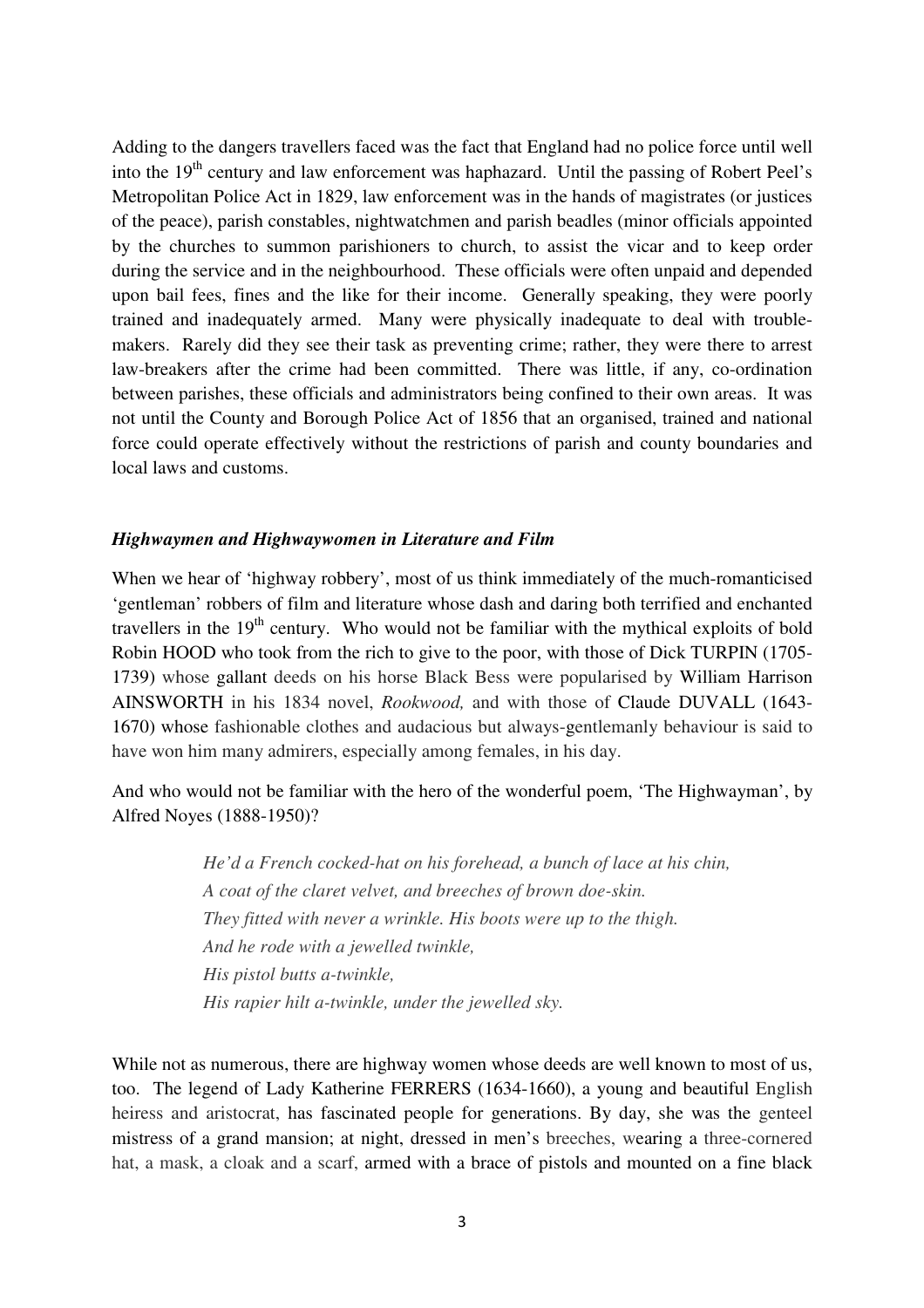thoroughbred with white flashes on its forelegs, she emerged to terrorise the English county of Hertfordshire as a daring, dashing and ruthless highwaywoman. According to the legend, she was fatally wounded while holding up a stage wagon and died, at 26, soon afterwards. Her story has been popularised in films including the hugely-successful *The Wicked Lady* (1945) with Margaret LOCKWOOD and James MASON in the leading roles and in its 1983 re-make with Faye DUNAWAY and Alan BATES, and in books such as *The Life and Death of the Wicked Lady Skelton* (Magdalen KING-HALL, 1944), *Shadow on the Highway*  (Deborah SWIFT, 2014) and *The Silvered Heart* (Katherine CLEMENTS, 2016).

And then there was the notorious, and reputedly riotous, Mary FRITH (1584-1669) who is said to have been almost sixty when she turned highwaywoman during the Civil War in England in the middle of the  $17<sup>th</sup>$  century. Her most memorable exploit was when she robbed General Sir Thomas Fairfax. She held up his carriage on Hounslow Heath and relieved him of two hundred and fifty gold coins, each worth about 25 shillings. After shooting him in the arm, she killed two horses of his escort so that they could not prevent her escape. Captured eventually, she was sent to Newgate Prison where she avoided the hangman's noose by paying a huge bribe. When she passed away in her 80s she is said to have been mentally unwell.

Of course, romanticised and fictionalised accounts such as these give us an unreal picture of what highwaymen and women were really like. It would have been a most unpleasant, even terrifying, experience to encounter a highwayman or highwaywoman. Although there were well-born and well-mannered highwaymen, they were far outnumbered by those who practiced their trade with brutality. They were ruthless robbers and thieves who went about their business heavily armed. From first-hand accounts, we know that their language was often vile and their deeds even more vile. There are, for instance, well-recorded instances of innocent travellers being killed or wounded whether they handed over their money or not. There are recorded instances of rape and vicious molestation. In the 1720s, the notorious Hawkins gang are reported to have cut out the tongue of a female traveller who threatened to give evidence against them. Another, by the name of Tom Wilmot, is said to have cut off a woman's finger when he had difficulty removing her ring.

Nevertheless, because they operated on horseback, highwaymen and highwaywomen were often referred to as 'gentlemen' and 'ladies', and were seen to be the elite of  $18<sup>th</sup>$  century banditry. They were certainly considered to be a cut above their loutish counterparts who operated on foot on the roads of the cities and were usually referred to as 'footpads'.

## *Footpads*

The footpad's target was the pedestrian. The attacks of footpads were usually opportunistic rather than planned. Because it was safer to do so, they commonly operated at night. Darkness made escape easier and it diminished the possibility of the attacker being recognised by witnesses. The night also added an extra element of fear.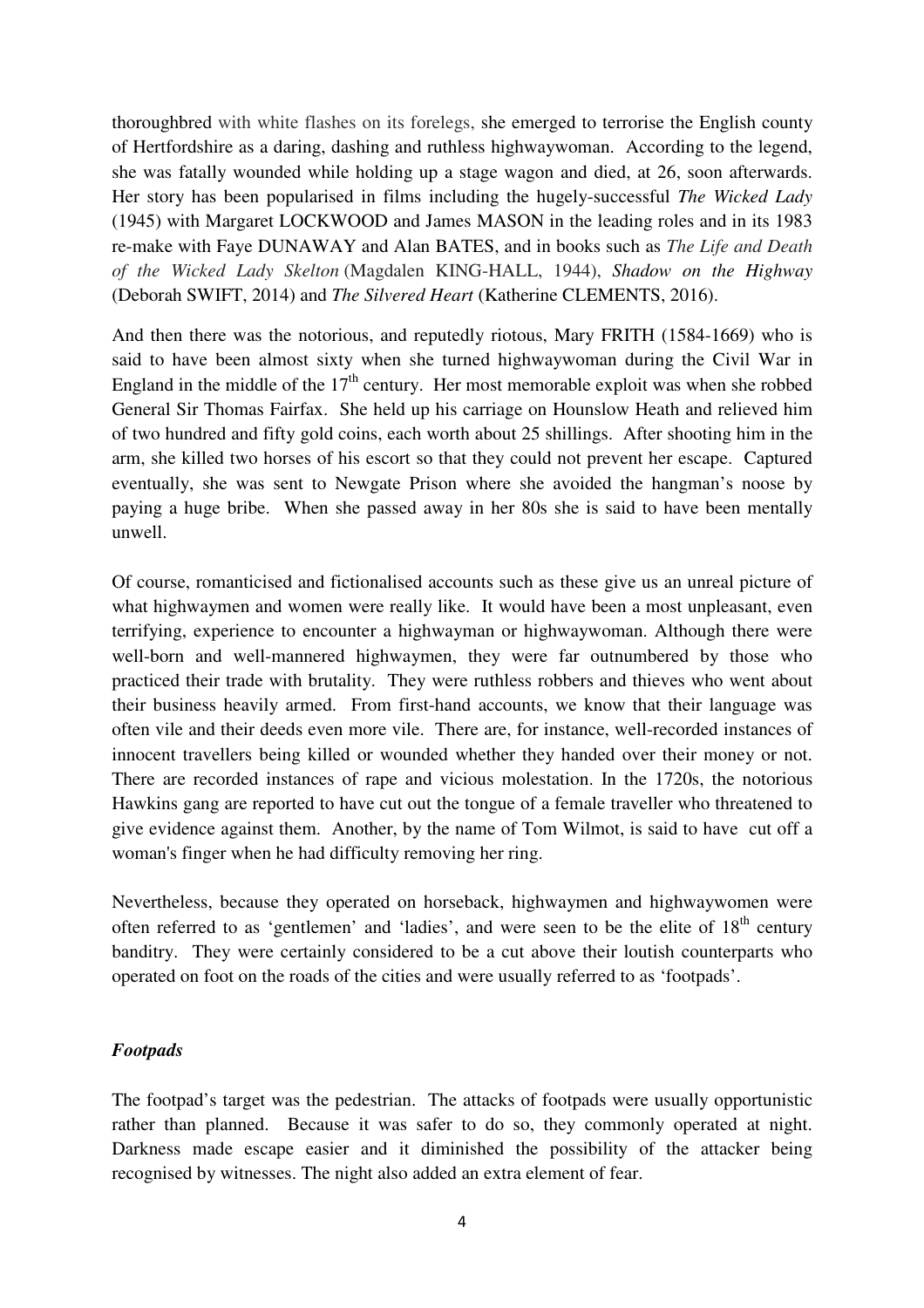Often, footpads operated in gangs, their crimes accompanied by violence and in the very worst cases by murder. Commonly, some of the gang members were women, first because females were able to keep an eye out for likely targets without attracting as much attention as a loitering male and, second, because female clothing was often voluminous, it provided good places to conceal money and other items taken from victims, thus allowing gang members to walk away unnoticed from the scene of the crime.

Social and economic conditions in most urban centres in England in the late  $18<sup>th</sup>$  and early 19<sup>th</sup> centuries gave impetus to this sort of crime. Reports tell of the wretched poor living in unsanitary conditions in over-crowded, vermin-infested houses along narrow and filthy streets in districts of extreme poverty and squalor. There was no electricity or gas, so roads were lit, if at all, by feeble oil lamps. At night, the back-streets were filled with the continuous noise of quarrelling and confusion. There was no public transport. Inside their homes, people used a candle or a small wick in a basin of oil for lighting. Usually, there was no running water. While some people were able to catch rainwater from their roofs in open barrels and tubs, most had to draw their drinking water from a well in the street. Most houses had no bath room, and many had no toilet. Under the windows of many houses were open sewers, full of stagnating water, dead fish and discarded refuse of all kinds. Successive outbreaks of cholera meant that the bodies of the dead became a constant problem as churchyard cemeteries filled to overflowing. As the populations of the major cities continued to expand, housing problems worsened. The crowding of cities and factory towns by workers led not only to severe housing shortages but also to the deterioration of existing housing and the growth of slums. The problem was aggravated by the erection of sub-standard housing for workers and by speculators seeking high profits. Behind the rows of small terraces was usually a chaotic network of mews or alleys for the storage of carriages and the stabling of horses. These laneways were a haven for footpads, pimps, prostitutes and urban riff-raff of all kinds.

### *The Demise of Highway Robbery*

Because highway robbery in its various forms interfered with the freedom of people to travel and to conduct business, it was viewed as a particularly serious crime. However, the introduction and growth of paid police forces meant that the heyday of the highway robber, on horseback and on foot, was over by 1850.

The demise began with the establishment of the Horse Patrol around London in 1805, and was furthered by the founding of the Metropolitan Police in 1829. Following improvements also in road transport, banking and credit, the mounted robber virtually disappeared from English roads in the late 1820s. According to records at the Old Bailey, London, the last series of prosecutions for highway robbery heard there were in 1830 and, in the next eighty years only three more cases were tried there; one in 1832, one in 1877, and a final case in 1897.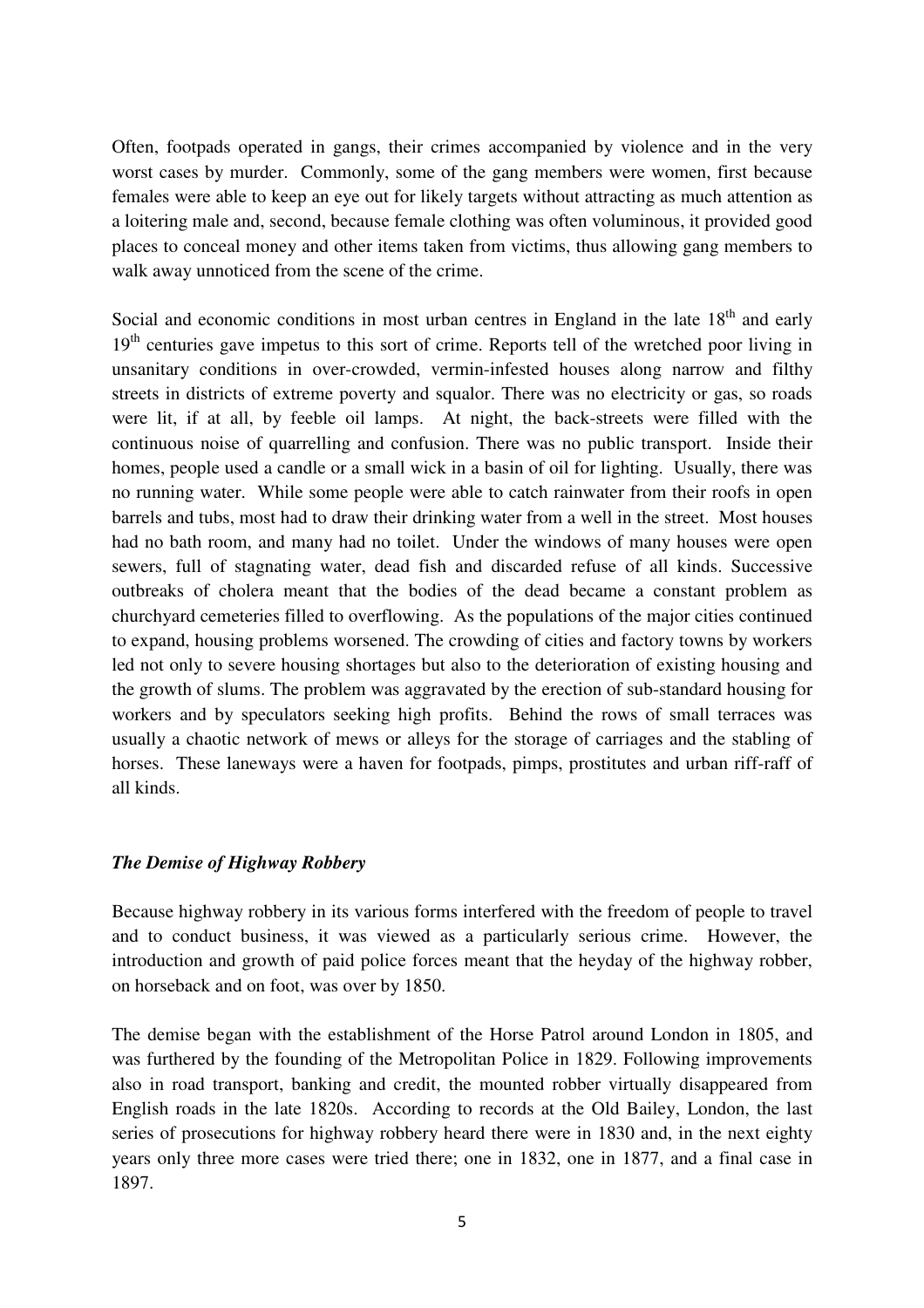That is not to say that robbery with violence on public roads had been totally eradicated – far from it! It continued to occur, of course. For instance, Catherine PICTON (*Nautilus*, 1837) and two male accomplices were found guilty at the Old Bailey of 'violent theft and robbery' after attacking a man and putting him in fear in Angel Alley, Whitechapel, London, on 23 October 1837. All three were sentenced to transportation for fifteen years. Catherine arrived in VDL on *Nautilus* on 29 August 1838 but her conduct record shows that she was transported for 'robbery' rather than for 'highway robbery' and so she has not been included in this study. The case of Mary Ann TOY (*Cadet*, 1847) is similar. Mary Ann and two male accomplices were found guilty at their old Bailey trial in June 1846 of beating and striking a man in a public street at Westminster, London, of putting him in fear and of taking from him a watch, a handkerchief and a sum of money. They were all found guilty of 'assault with violence' and sentenced to transportation for fifteen years. Mary Ann arrived in VDL on 21 September 1846. The term 'highway robbery' does not appear on her convict documents.

However, as the list of women transported to Van Diemen's Land in Appendix 1 shows, convictions for 'highway robbery' continued in other jurisdictions until well after transportation to Van Diemen's Land came to an end in 1853. For instance, sisters Judith and Mary RYAN were convicted of 'highway robbery' at their trial at Tipperary, Ireland, on 7 January 1852. They were sentenced to transportation for seven years and arrived in Van Diemen's Land together on *Martin Luther* on 1 September 1852. On 24 February 1852, Rose CLARKE was found guilty of 'highway robbery' at her trial at Roscommon, Ireland. She was sentenced to transportation for ten years and arrived in Van Diemen's Land on *Midlothian* on 24 February 1853.

## *Females Transported to Van Diemen's Land for Highway Robbery*

In this study, sixty-four women whose crime is listed as 'highway robbery were identified 'in the FCRC database. (See Appendix 1, below.) (Note: There might be more than sixty-four; information about the crimes of the women is not always available, and there is often some ambiguity in the records.)

Although it has not been possible to find reports of the trials of all of these women, none seem to have resembled the stereotypical highwaywoman of the 'Wicked Lady', Lady Katherine FERRERS. None performed heroics on horseback, flourished a pistol or cried 'Stand and Deliver!' All seem to fit the 'footpad' mould more closely.

None were heiresses or aristocrats. In the main, they were house maids and farm servants, plain cooks, nurse girls and laundresses and the like, and between 19 and 25 years of age. Many had faced courts for theft previously and some had already spent time in gaol. One had been charged with highway robbery three times previously. Few of them acted alone when they robbed. Commonly, they were members of a gang - and frequently the wives or girlfriends of the male members. Often, a female member of the gang would engage the target in conversation, sometimes suggesting a sexual liaison, before other members of the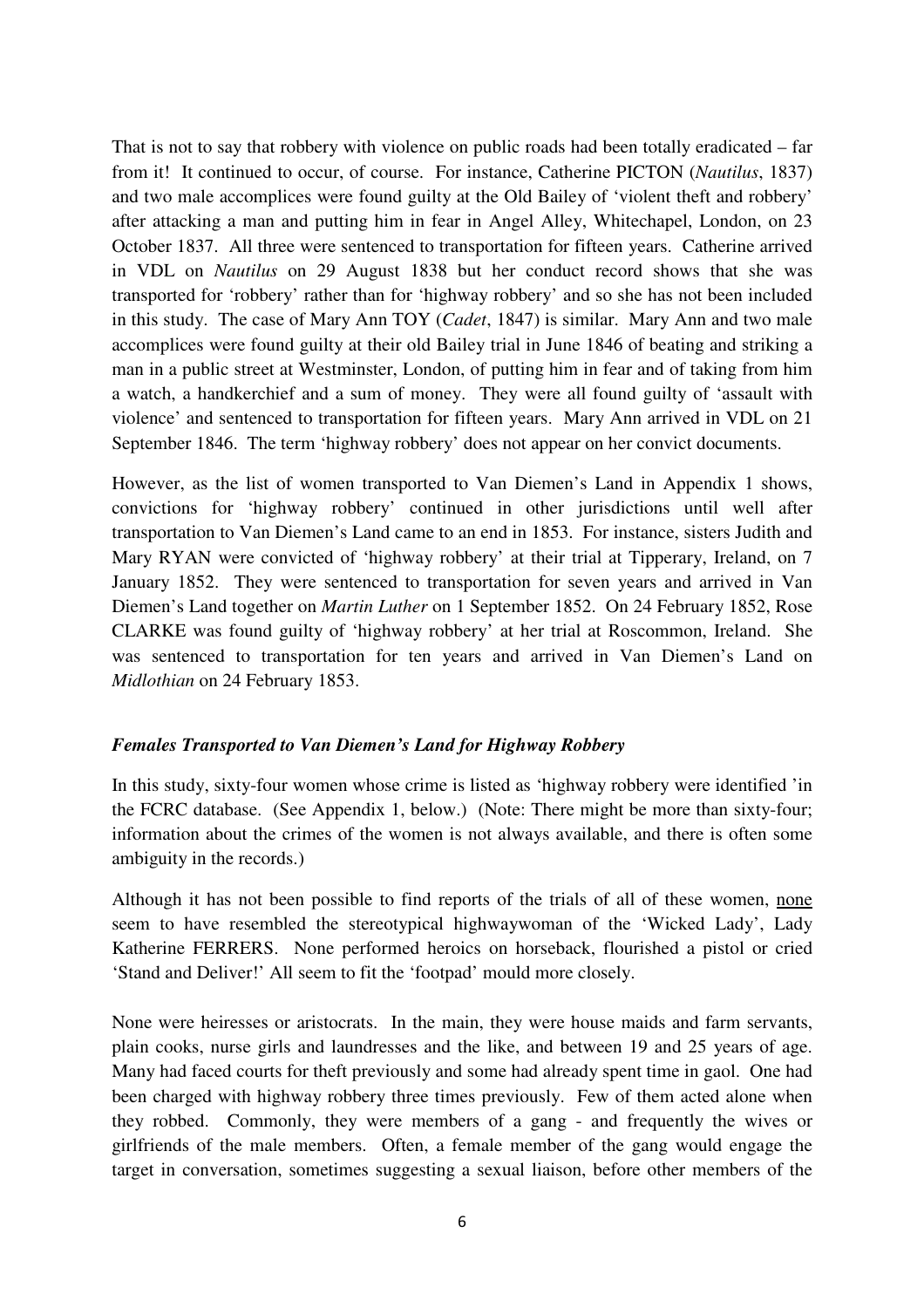gang appeared from the shadows to bash and rob the victim. Sometimes a woman would operate with a female friend or acquaintance. Typically, their offences took place at night in unlit back streets and alleys into which they disappeared with their stolen loot. At least twenty-two of the women were 'on the town' at the time of their convictions.

Of the 64 women in this present study:

- Native place: England, 44 (incl. 10 from London); Ireland, 13; Scotland, 1; Wales, 1; Sydney, 2; unstated, 3.
- Average age: 24 (oldest 38, youngest 15).
- Trade or occupation: general servant, 12; house maid, 13; kitchen maid 6; nurse maid, 4; farm servant, 7; laundry maid, 3; plain cook, 1; net-maker, 1; stay-maker 1; buttonmaker, 1; silk weaver 2; fruit seller, 1; unstated 12.
- Marital status: single, 33; married (inc. de facto and widowed), 19; unstated 12.
- Literacy: read and write, 7; read only, 26; neither, 11; unstated 18.
- Sentence: life, 32; 15 years, 8; 14 years, 5; 10 years, 8; 7 years, 9.
- Previous convictions: 26 had at least one previous conviction.
- 'On the Town': 22 were on the town at the time of their conviction.

(The figures above are as accurate as gaps and ambiguities in some records allow.)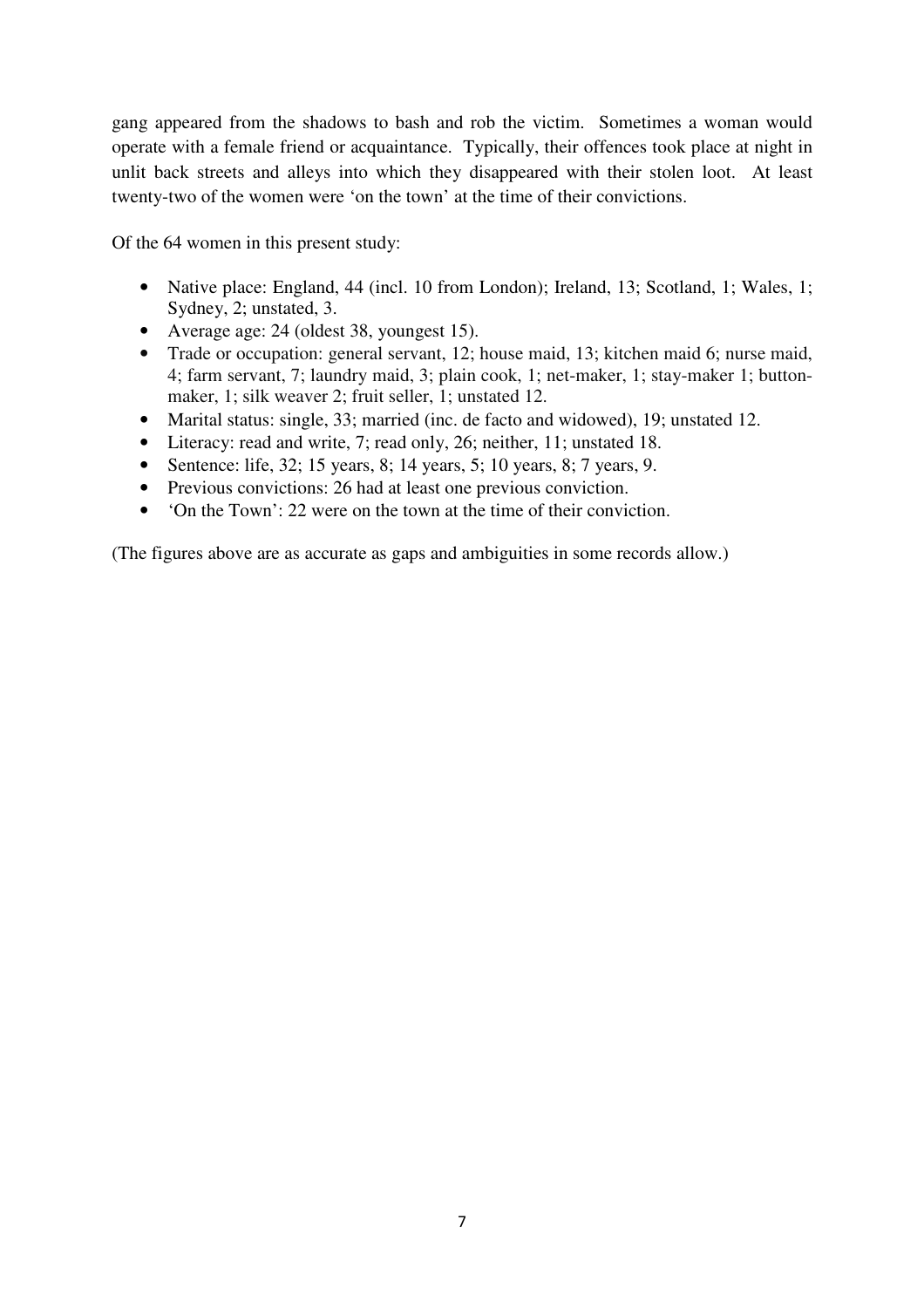# **Appendix 1:**

# **FEMALES TRANSPORTED TO VDL FOR HIGHWAY ROBBERY**

| $\mathbf{1}$            | Ashton, Jane (Garland Grove, 1843)       | 32 | Mountain, Mary (Blackfriars, 1851)       |
|-------------------------|------------------------------------------|----|------------------------------------------|
| $\boldsymbol{2}$        | Baker, Ann (Cadet, 1849)                 | 33 | Neale, Anne (New Grove, 1835)            |
| $\overline{\mathbf{3}}$ | Barker, Hannah (Morley, 1820)            | 34 | Newman, Sarah (Jane, 1833)               |
| $\overline{\mathbf{4}}$ | Barry, Catherine (St Vincent, 1850)      | 35 | Nicholson, Mary (Woodbridge, 1843)       |
| 5                       | Brown, Mary (Sovereign, 1827)            | 36 | O'Neale, Mary (Hindostan, 1839)          |
| 6                       | Burke, Honora (Lord Auckland, 1849)      | 37 | Oswin, Mary (Tasmania, 1844)             |
| $\overline{7}$          | Campbell, Mary (Morley, 1820)            | 38 | Oxenham, Eliz. (Garland Grove, 1843)     |
| 8                       | Clarke, Rose (Midlothian, 1853)          | 39 | Parry, Susannah (D. Northum'd, 1853)     |
| 9                       | Davis, Jane (Providence, 1826)           | 40 | Peckitt, Margaret (Edward, 1834)         |
| 10                      | Davis, Sarah (William Bryan, 1833        | 41 | Piggott, Bridget (Blackfriars, 1851)     |
| 11                      | Dearman, Martha (Sovereign, 1827)        | 42 | Reilly, Mary (Gilbert Henderson, 1852)   |
| 12                      | Devign, Mary (Mermaid, 1828)             | 43 | Robins, Susan (Lord Sidmouth, 1823)      |
| 13                      | Dowling, Cathrine (D. of Cornwall, 1850) | 44 | Robinson, Mary (Mary Anne, 1822)         |
| 14                      | Eyles, Hester (Providence, 1826)         | 45 | Robson, Jane (Henry, 1825)               |
| 15                      | Fox, Charlotte (Midas, 1825)             | 46 | Russell, Elizabeth (Henry, 1825)         |
| 16                      | Green, Ann (Edward, 1834)                | 47 | Rutkins, Eliza (Garland Grove, 1841)     |
| 17                      | Hill, Mary (Providence, 1821)            | 48 | Ryan, Judith (Martin Luther, 1852)       |
| 18                      | Jones, Eliza (Atwick, 1838)              | 49 | Ryan, Mary (Martin Luther, 1852)         |
| 19                      | Kelly, Judy (Borneo, 1828)               | 50 | Shaw, Margaret (America, 1831)           |
| 20                      | King, Martha (Midas, 1825)               | 51 | Sibley, Frances (D. of Wellington, 1818) |
| 21                      | Lawrence, Hannah (St Vincent, 1850)      | 52 | Smith, Elizabeth (Morley, 1820)          |
| 22                      | Laylor, Bridget (D. of Cornwall, 1850)   | 53 | Stannaway, Mary (Sir Chas. Forbes, 1827) |
| 23                      | Lefevre, Elizabeth (Providence, 1826)    | 54 | Storer, Mary (Providence, 1821)          |
| 24                      | Lestrange, Bridget (Providence, 1821)    | 55 | Tilling, Ann (D.of Wellington, 1818)     |
| 25                      | Lewis, Jane (Borneo, 1828)               | 56 | Wafer, Alice (Elizabeth Henrietta, 1818) |
| 26                      | Lindsay, Eliza (Waverley, 1847)          | 57 | Wildon, Ann (D. of Wellington, 1818)     |
| 27                      | Lowry, Margaret (Sovereign, 1827)        | 58 | Wilkinson, Sarah (Persian, 1827)         |
| 28                      | Loy, Mary (Lord Sidmouth, 1823)          | 59 | Williams, Ann (Garland Grove, 1843)      |
| 29                      | McGill, Sarah (Sovereign, 1827)          | 60 | Wood, Ann (Harmony, 1829)                |
| 30                      | Moran, Bridget (Midlothian, 1853)        | 61 | Wynne, Elizabeth (P. Charlotte, 1820)    |
| 31                      | Mountain, Jane (Blackfriars, 1851)       | 62 | Ward, Mary (Emu, 1816)                   |

# **Add #63** Bennett, Sarah (*America*, 1831)

## **Plus:**

| Burnsides, Ann (Currency Lass, 1834) | Tried in NSW |
|--------------------------------------|--------------|
| Carroll, Ann (Abercrombie, 1840)     | Tried in NSW |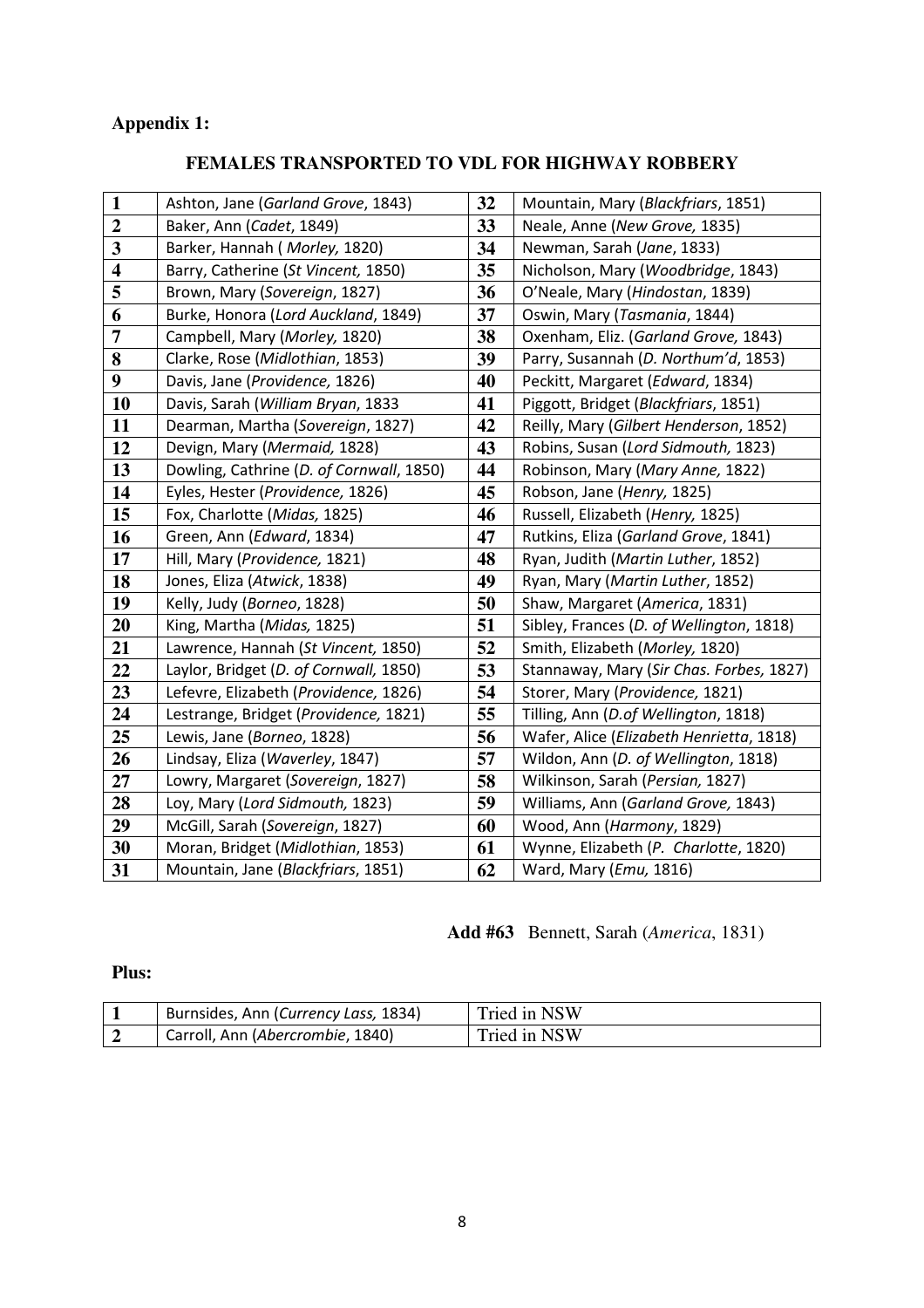### **Appendix 11**

### **FCRC Spring Seminar, Hobart, 26 October 2016**

### PROLOGUE: THE STORY BEHIND THE CONVICT STORY – WOMEN'S LIVES BEFORE TRANSPORTATION

# **WICKED WOMEN: FEMALES TRANSPORTED TO VAN DIEMEN'S LAND FOR HIGHWAY ROBBERY**

### **ANN GREEN** (*Edward*, 1834)

Ann GREEN was just 18 when she appeared at the Kent Western Assizes in December 1833 in company with Robert SLOCOMBE, 26, Nicholas GOODHEW, 31, and Harriett WALLIS, 28, charged with assaulting and wounding a man on the King's Highway at Dartford, Kent, England, on 1 September 1833 and taking from him his silver watch and £1.7s.0d in coins.

The victim told the court that Ann Green had approached him on the road, put her arms around him and asked him where he was going. He had told her to be off, but Slocombe then came up and knocked him down. While he was on the ground, the gang members had rifled his pockets and escaped with his property. Later, police searched the premises which all four shared and found his watch hidden in the thatch of an outhouse. All were found guilty and a sentence of death recorded, later commuted to transportation for life in each case.

Slocombe, whom Wallis said later was the ringleader of the gang, was sent to New South Wales, arriving there on *Henry Tanner* in October 1834. Green, Wallis and Goodhew were sent to Van Diemen's Land, the women arriving together on *Edward* in September 1834, Goodhew on *John Barry* a month earlier.

Interestingly, before they were shipped off, Lord MELBOURNE, Secretary of State for the Home Department, received a petition signed by more than forty leading citizens of the village of Isleworth, London, pleading that all four prisoners, and especially Slocombe, be spared from transportation. The petition stated that Slocombe had received a good education, had been well brought up and well known to all the signatories since infancy. Ann Green received no such commendation but the fact that this was her first known offence was mentioned.

### **SARAH NEWMAN** (*Jane*, 1833)

On 6 September 1832, Sarah NEWMAN and an acquaintance, Samuel AUSTIN, appeared in the Old Bailey, London, charged with 'feloniously assaulting Henry PETTY, a police constable, putting him in fear of his life, and taking from him against his will a handkerchief, value four shillings'. Sarah was 17 years old.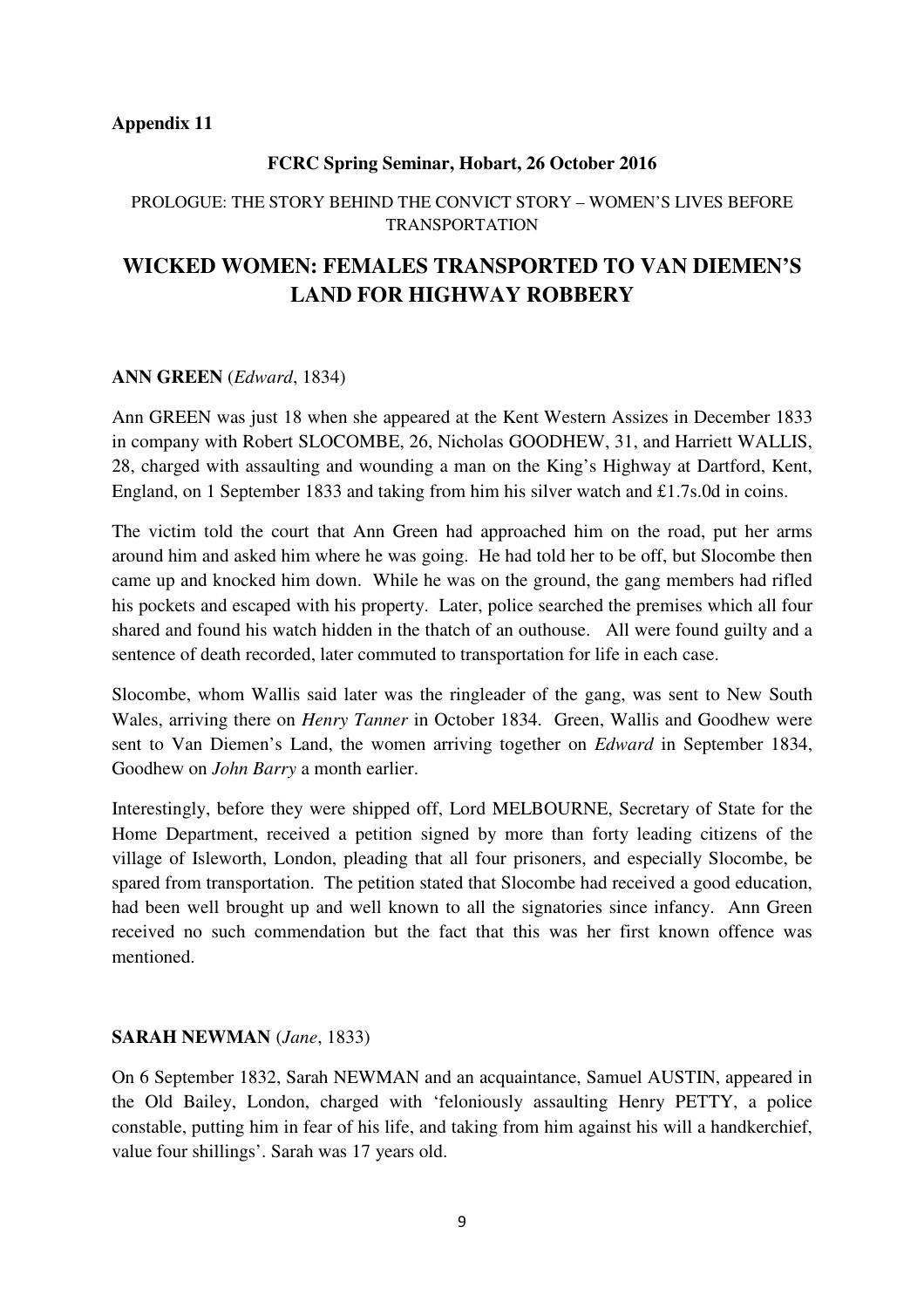Petty testified that he was walking his beat at Shoreditch, London, at a little past midnight on 20 August 1832 when he heard loud cries of 'Police! Murder!' Then, he saw a man running towards him. Thinking that this man might have been involved in some crime, he stopped him to question him. At that moment, however, a gang consisting of four men and three women ran up and began to strike the man violently. Petty tried to prevent them from harming him but in the confused struggle which followed, the man managed to free himself and run away. The gang then attacked Petty, punched him to the ground, kicked him repeatedly and robbed him of his handkerchief. Then, they ran down the road, singing and dancing merrily as they went.

When Petty had recovered sufficiently he sounded his rattle and soon was joined by some fellow officers. From the description he was able to give, other officers thought they could identify Sarah Newman and Samuel Austin. A week later, Petty and his sergeant visited the house in which Sarah lived with her mother. There, they found a pawn-broker's docket, indicating that Sarah had received money for a man's handkerchief a couple of days earlier. She was arrested and taken to gaol.

In court, Sarah denied that she had been present when Petty was assaulted and claimed that the co-accused, Austin, had given her the pawn-broker's docket to mind for him. The jury did not believe her. She was found guilty as charged and sentenced to death, later commuted to transportation for life.

## **JANE DAVIS** (*Providence*, 1826)

On 30 June 1825, Jane DAVIS was tried at the Old Bailey, London, for 'feloniously assaulting James MARSH, a clerk, on the King's highway at Whitechapel, London, putting him in fear, and stealing against his will eight sovereigns, four half-sovereigns, a bank note for £30, a bank note for £5, as well as his purse, value three pence.

In court, Marsh swore that he was walking alone along a road in Spitalfields, London, when he was approached by Davis who asked him to accompany her to her lodgings. When he refused and walked away, she followed him, begging him to buy her something to drink. Again, he refused. At that point, the co-accused, Ferris, came up, abusing him in foul language for not acceding to Davis's requests. Together, Davis and Ferris pushed him to the ground, tearing at his clothes and thrusting their hands into his pockets in search of valuables. After finding his purse, the coins and the bank notes, they ran off into the night. He searched or them but was unable to find them. In response, Davis had nothing to say except that she could prove Ferris was at home during the time in question. The jury did not believe her and found both women guilty. A sentence of death was recorded in both cases, later commuted to transportation for life.

## **MARGARET PECKITT** (*Edward,* 1834)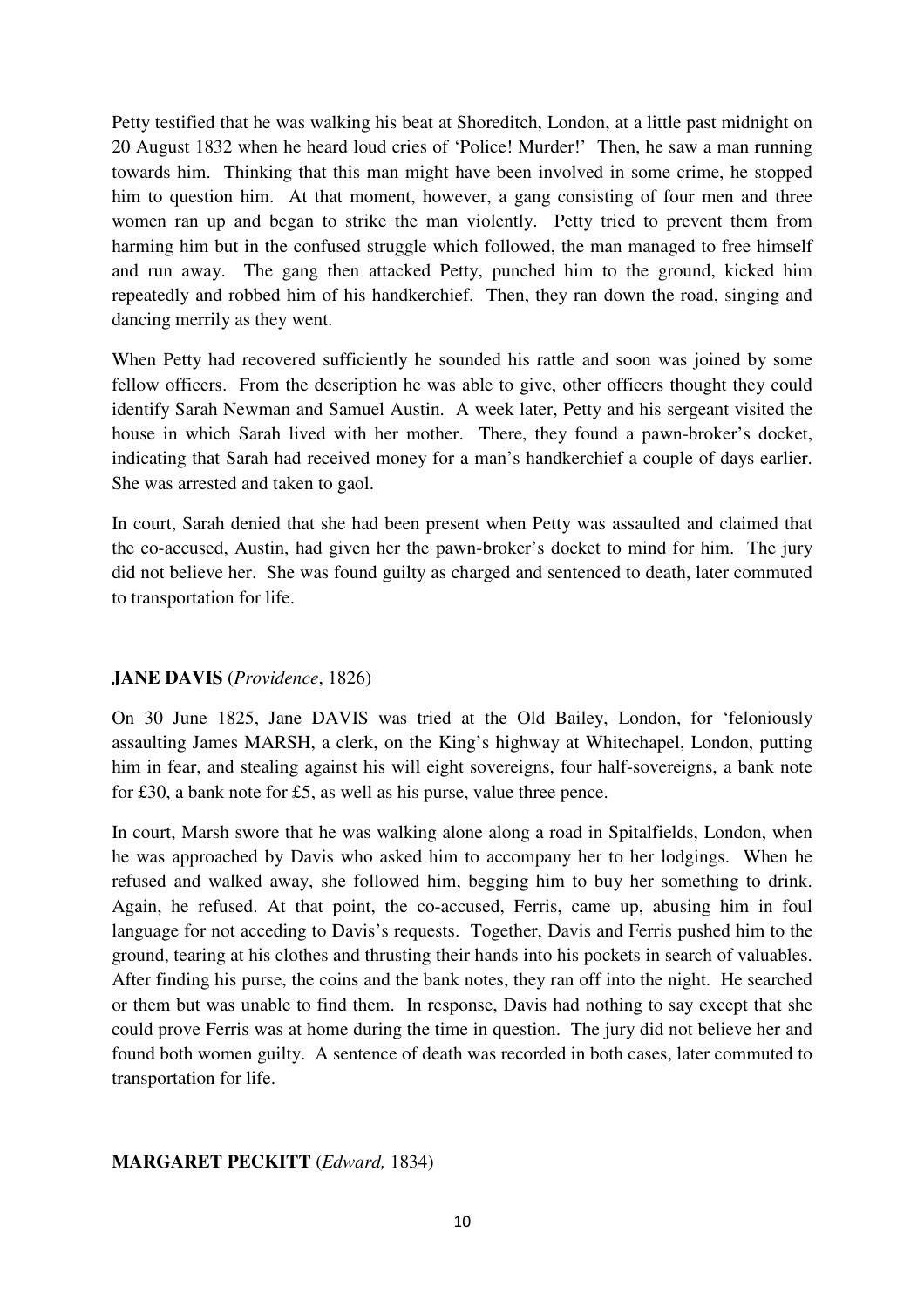Margaret PECKITT was born at Arbroath, Angus, Scotland, c1811. It is believed that her maiden name was SMITH and that she was the daughter of Thomas and Isabel (KINNEAR) SMITH but that has not been confirmed. On 14 February 1829, she married Richard PECKITT at Kilburn, Yorkshire, England. Later, she was to tell authorities in Van Diemen's Land that she had been separated from her husband since the marriage because she had discovered then that he was already married. Nevertheless, when she faced court at the Yorkshire Lent Assizes on 14 February 1834, she was the mother of two children.

Peckitt's case is another strange one. It is not clear why her offence was considered 'highway robbery'. There were no threats, violence, or intimidation. No one was injured. No one was put in fear. No one else was directly involved. The offence did, however, taking place on a public road.

She was charged with having robbed the stage wagon of Messrs, HORNSBY and WILSON of a parcel containing £80. Witnesses told the court that the parcel was put aboard the wagon at Malton in the north of Yorkshire to be delivered to a house at Hull in the south. Peckitt, a dairy maid, who was a passenger that day, had opened a hamper and abstracted the parcel containing the money. When apprehended, she confessed to taking it. Found guilty by a jury, she was sentenced 'to be transported beyond the seas for a term of fourteen years'.

Before sentence was passed, the court heard that Peckitt had been convicted of a felony once before. A brief report of her trial in the *Hull Advertiser and Exchange Gazette* of 4 April 1834 mentioned that she had escaped from prison twice. Later, in Van Diemen's Land, where she arrived on 4 September 1834, she stated that she had been gaoled previously for six months for stealing money.

## **ANN WILLIAMS (***Garland Grove,* 1843)

Ann WILLIAMS, 29, was charged at the Norfolk Quarter Sessions on 9 March 1842 with stealing a sovereign and five shillings from the person of William GANT.

On oath, Gant testified that at night on 16 December 1841 he was returning on horseback from Dereham Market when he stopped opposite the George Inn to tighten the saddle girths. While he was doing this, Williams came up to him asking for money. At that point he heard footsteps behind him and he turned his head to see who was coming. Meanwhile, two men approached from another direction, took his hat off and threw it away, and gave him a blow to his head. He fell to the ground and immediately felt Williams' hand in his trouser pocket. In attempting to pull her away, he dragged off her cloak and was able to get a good look at her face. She and her companions – one of whom was her husband, William WILLIAMS, who was thought to have been the leader of the gang - then ran off, taking his money with them but leaving her cloak still in his hands. Several witnesses at the trial were able swear that the cloak belonged to Ann Williams. Without hesitation the jury found her guilty and she was sentenced to transportation for ten years.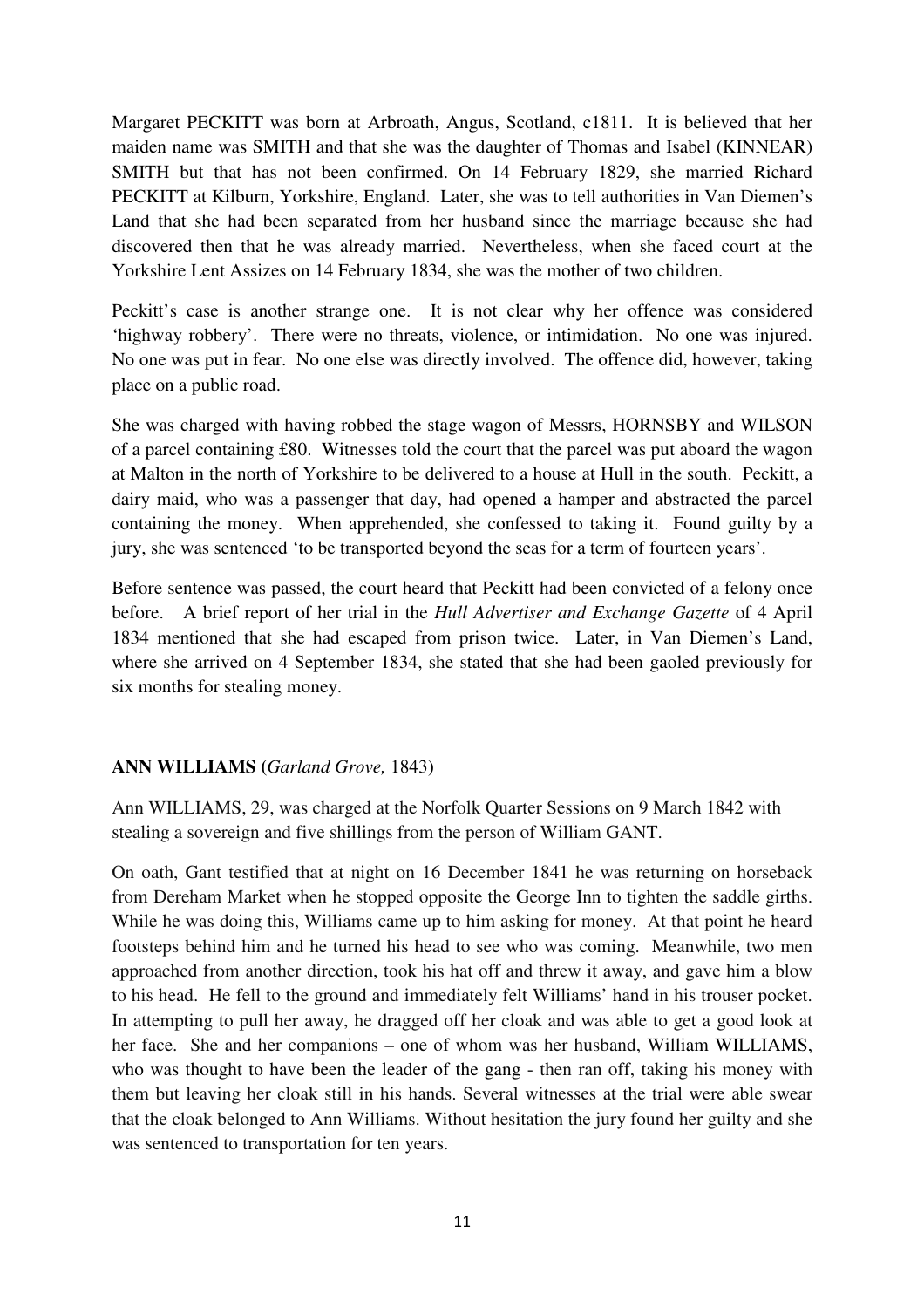She arrived in Van Diemen's Land on 20 January 1843. There, she stated that she was a house and dairy maid by trade. She also told the authorities that she had been charged with highway robbery four times previously but on three of those occasions the charge had been dismissed.

Interestingly, the report of the surgeon-superintendent aboard *Garland Grove* gave Williams an outstanding commendation. In his report he wrote: "This woman was of great assistance to me as nurse in the hospital and conducted herself with great propriety, was kind to the sick, most attentive by night and day, and an excellent worker."

### **SUSANNAH PARRY** (*Duchess of Northumberland*, 1853)

The case of Susannah PARRY is an interesting one because her convict documents state that she was transported for 'theft with violence' and yet she herself stated upon arrival that she had been transported for 'highway robbery'. A shoe-binder by trade, she was a 24 year-old mother of two when tried at the Gloucester Assizes in August 1851. Charged with her was Thomas WEAVER, 22, a shoemaker. They had been living together as husband and wife at a lodging house near the Westgate Bridge in Gloucester for a week or so before the night in question.

In court, a Mr. McNAMARA, testified that he was crossing the bridge on the night of 25 July when Parry approached him, and endeavoured to detain him by holding his coat. When she asked him where he was going and he had told her to get about her business. While he was talking to Parry, another man, whom he now knew to be Thomas Weaver, passed them without speaking. When he eventually broke free from Parry, he walked on but Parry continued to follow him asking for money. A short way on, he noticed Weaver crouching down in the darkness under a wall. Suddenly, Weaver jumped up and pressed his knuckles into his throat. In the struggle which followed, McNamara said that he felt nearly strangled. He was knocked down and had blood running from his mouth. Eventually, he was able to call loudly for the police and Weaver and Parry had run off together. When they had gone, he noticed that the pockets of his trousers had been turned inside out and that the money he was carrying  $-$  £1.17s.6d - was missing...

Parry was sentenced to transportation for seven years, Weaver for fourteen. Parry, who had an infant in her arms at her trial, arrived at Hobart with a child on 21 April 1853. For some reason, Weaver did not leave England until 2 February 1855. He was sent as a convict to Western Australia, arriving there on *Stag* on 23 May 1855.

## **ELIZABETH LEFEVRE** (*Providence*, 1826)

On 17 February 1825, Elizabeth LEFEVRE stood before Mr. Justice BUROUGH and a jury at the Old Bailey, London, charged with feloniously assaulting a young girl on the King's Highway at Norton Falgate in inner London on 20 January, putting her in fear, and taking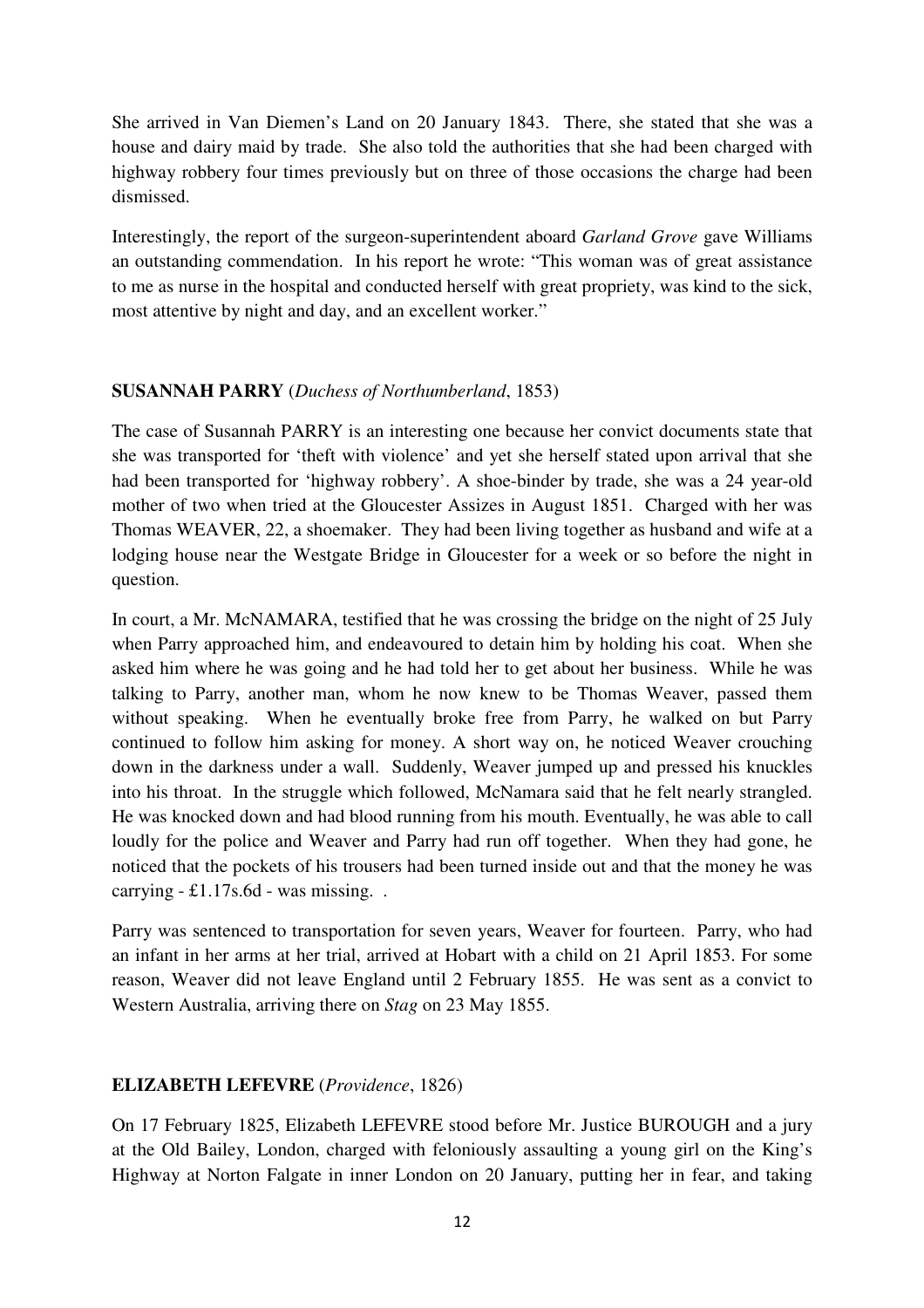from her person and against her will the shawl she was wearing (value 7 shillings) as well as a basket (value 4 pence) she was carrying containing a number of items of clothing (value 4 shillings).

The girl, Sarah PAGE, told the court that her mother had asked her to take a basket of clothes to a relative who lived close by. Before she left the house at about five o'clock in the evening, her mother had pinned a shawl around her shoulders. As she walked down Shoreditch, she noticed two women, one of whom she now knew to be the prisoner, standing together near a water-pump. As she approached them, the second woman, came up to her and, holding her firmly about the waist, unpinned her shawl and took it off. The prisoner then snatched the basket out of her hands and both women ran off.

A few days later, a law officer, acting on information he had been given that one of the women involved had a cast in her eye, apprehended Lefevre and Sarah Page was able to identify her positively as one of those who had assaulted and robbed her.

In her defence Lefevre said that she had not been out of doors at any time on the day in question but the jury did not believe her. She was found guilty and a sentence of death was recorded, later commuted to transportation for life. She arrived in Van Diemen's Land on 16 May 1825. She was 19 years of age. She could neither read nor write. She was a silkweaver by trade.

## **HANNAH BARKER** (*Morley*, 1820)

Hannah BARKER was convicted of violent theft and robbery when she appeared at the Old Bailey, London, on 1 December 1819. Twenty-two years old, she was one of a gang of five tried together that day. The other members of the gang were James MILLER, 35, William HOWARD, 22, Mary CAMPBELL, 23, and Elizabeth SMITH, 24. All had been indicted for feloniously assaulting Robert ARNOTT on 13 November 1819, putting him in fear, and taking from his person and against his will, two handkerchiefs (value 4 shillings) and some 18 shillings in coins.

Arnott told the court that he was walking along The Strand, London, when he was approached by Hannah Barker who persuaded him to go with her to a parlour in Vine Street. There, she led him into a room and locked the door behind them. She then asked him to buy her a drink and when he refused she let out a loud cry of 'Murder!' At that, the other four members of the gang forced their way into the room and began to assault him. While the three women held him, one of the men punched him in the mouth. The other struck him violently on the head. They then rifled his pockets taking the money and a handkerchief. Before running off, they forcefully removed another handkerchief from his neck.

After they had gone, Arnott, bleeding from the mouth, called a watchman who signalled for other watchmen in the locality to come to his aid. After a brief search, the watchmen discovered the gang hiding together in an upstairs room of the house and arrested them.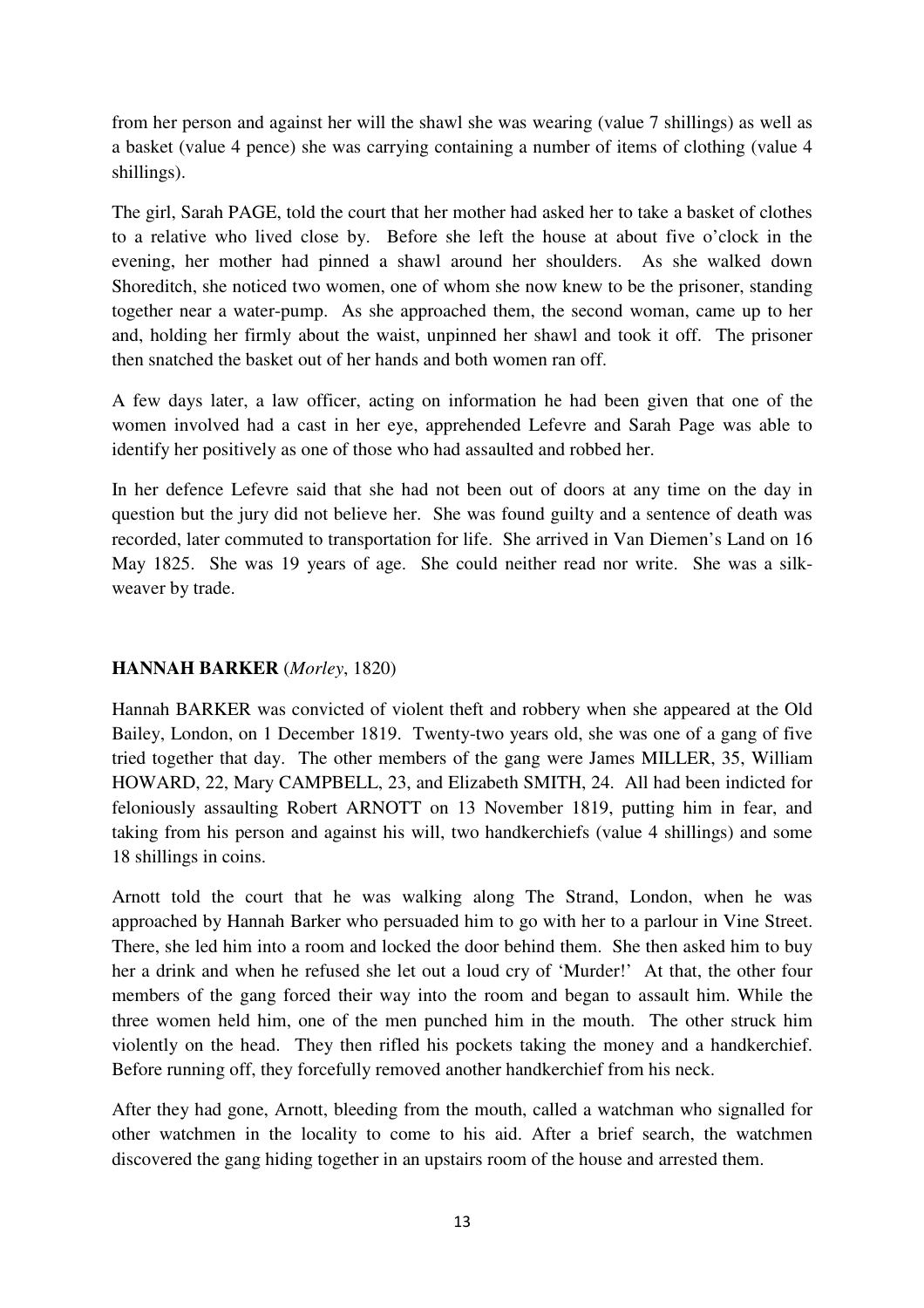Questioned, Arnott said that he was positive that it was Hannah Barker who had led him into the room and locked the door but admitted that she had not been as active as the other women, Campbell and Smith, in the assault. Regardless, the jury found all five members of the gang equally guilty. A sentence of death was recorded for each but later commuted to transportation for life.

It was not Hannah Barker's first offence. Her gaol report reveals that she was known at Newgate prison for a previous offence. A general servant by trade, she could both read and write.

Barker, Elizabeth Smith and Mary Campbell arrived together in Van Diemen's Land on 29 August 1820. James Miller was sent to New South Wales arriving there on *Shipley* on 26 September 1820. William Howard was also transported on *Shipley* but after reaching Sydney was sent to Hobart.

## **ALICE WAFER** (*Maria* to NSW, 1818*; Elizabeth Henrietta* to VDL, 1818)

Alice WAFER was born at Liverpool, England, c1800. Little is known about her early life. On 22 March 1817, she was tried at Lancaster Assizes for having assaulted a Mr. T. ROBINSON at Manchester on 10 October 1816 and taking from his person a pocket-book containing a bill of exchange for £30, a Bank of England note for £5 and eight £1 notes, his property.

Indicted with her were five other members of the gang of highway robbers with which she was involved: Joseph BRATT, John ROBINSON, William ROBERTS, Margaret TAYLOR and Sarah PLATT.

Referring to the crime as 'the outrage of a gang of those desperadoes who have become so formidable in this county but more partially in the neighbourhood of Manchester', the *Lancaster Gazette* of 16 April 1817 said that one of the gang, Margaret Taylor, had given evidence against her associates at the trial. She was acquitted as were Sarah Platt and William Roberts. Alice Wafer, however, who was 17 years old, was found guilty, as were Joseph Bratt and John Robinson, both of whom were nineteen. All three were sentenced to death, later commuted to transportation for life.

A servant by trade, Wafer was 19 when she arrived at Port Dalrymple, Van Diemen's Land, on 11 October 1818.

## **ANN WOOD** (*Harmony,* 1829)

On 13 March 1828, Ann WOOD and a male accomplice, John SIMPSON, stood trial on a charge of highway robbery at the Lent session of the Stafford Assizes.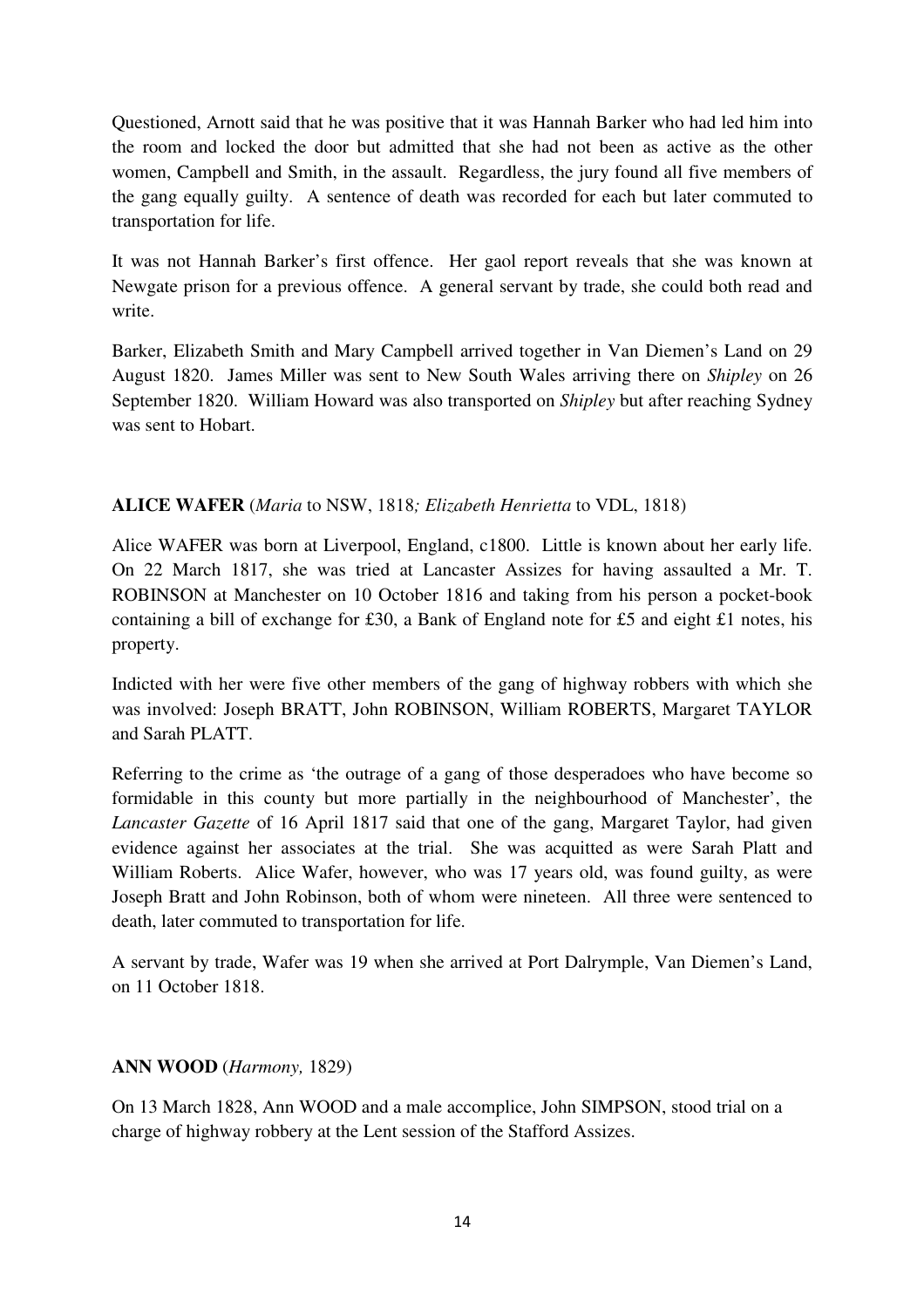The prosecutor, described by the *Staffordshire Advertiser* of 22 March 1828 as a 'defenceless old man' admitted that he was not quite sober when returning home from a nearby market on the night of 23 August 1827. He had only gone about a quarter of a mile from the market when a woman came up to him, took his arm, and began to address him with 'loose discourse'. As this was happening, her male companion came up and struck him violently on the head two or three times. The woman then took his shoes and jacket as well as his knife and half a sovereign and ran off together. He then returned to the market where he told a constable about the incident. Four hours later, the constable found Wood and Simpson in bed together with the stolen jacket lying on the bed and the knife in one of the pockets.

The court was told that Wood and Simpson had been out together that night and had not returned to their lodgings until after midnight. The jury found both guilty and a sentence of death was recorded in each case. Ann arrived in Van Diemen's Land on 13 September 1829.

### **ANN BURNSIDES** (*Currency Lass*, 1834)

Born at Parramatta, New South Wales, in 1819, Ann Burnsides was only 15 when transported to Van Diemen's Land from Sydney after being found guilty of highway robbery in 1834.

The daughter of convict Sarah Burnsides (*Ann*, 1810), Ann had been sent to the Orphan School at Parramatta at the age of eight in August 1827 following the death of her father and a statement by her mother that she was unable to look after the child.

It is believed that she was still at the Orphan School when charged with her crime. At her trial in the Supreme Court, Sydney, on 17 May 1834, the jury heard that Ann and a man by the name of Noble FOSTER were accused of the highway robbery of one John CLIFFORD. It was claimed that Ann had met Clifford at the Female Factory at Parramatta when he had gone there to look for a suitable female convict to marry. There, he was preyed upon by Ann who offered to live with him. Later, she lured him to a place where Foster was waiting in ambush. Brandishing a pistol, Foster threatened to 'blow Clifford's brains out' unless he handed over his money.

Before passing sentence, the judge, Sir William Westbrooke BURTON, stated that, in his opinion, the 'aggravated nature' of the crime and the peculiar circumstances under which Foster and Burnsides had committed it were such that they should both receive 'the extreme punishment of the law', execution. But, after consulting with his fellow judges, he directed that, although sentences of death be recorded for both prisoners, these be commuted to transportation for life.

## **ANN CARROLL** (*Abercrombie,* 1840)

On 7 November 1840, Ann CARROLL was brought before the Supreme Court of New South Wales, Sydney to answer two charges: assault with intent to murder, and assault with intent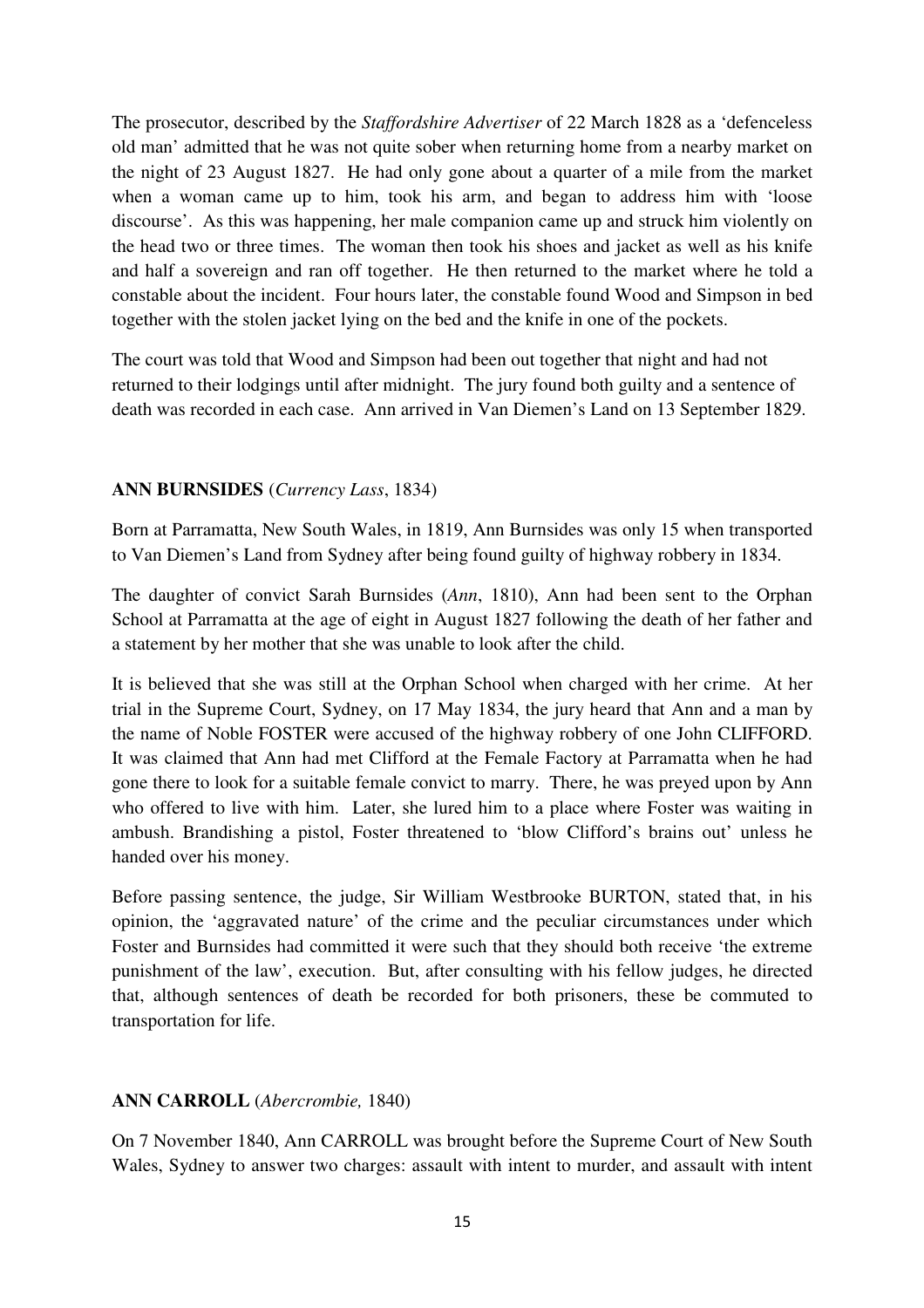to do grievous bodily harm. Found guilty of the second charge, she was sentenced to transportation to VDL for 15 years. She arrived at Hobart on *Abercrombie* on 12 December 1840. She was 20 years old. She was accompanied by a infant daughter.

Little is known with certainty about her life before her conviction. At her trial, she was said to have been born in the colony. In 1837, at 17, she married Joseph CARROLL. The marriage certificate names her as Ann BLAKE, a widow, which means that Blake was probably not her maiden name. (NSW BDM has a record of the marriage of a Robert BLAKE and Ann ASHTON in 1834. Was that Ann? However, there is no record in NSW of the death of a Robert Blake between 1834 and 1837.)

At Ann's trial, the court heard that on the evening of 20 June 1840 she had been drinking with a group of men in the 'Robin Hood', a hotel near Cambelltown in outer Sydney, when she got into a heated argument with a 60 year-old man by the name of James HOYLE whom she accused of being the cause of one of her men friends' being punished. When Hoyle left the hotel shortly afterwards, Ann followed him in the dark, tripped him over, took from him the bottle of rum he was carrying, and beat him with it violently over the head. She then left him, unconscious and bleeding profusely from more than a dozen wounds, on the side of the road. The next morning, Hoyle managed to drag himself back to the hotel where he was treated by a doctor.

In her defence, Ann stated that she had gone to the hotel for a drink with a woman friend and that when she left alone some time later Hoyle had followed her. Overtaking her on the road, he had asked her to go into the bush with him and that, if she refused, he would make her suffer for it. He then produced a bottle of rum and tried to make her drink some. She had then taken the bottle from him, and when he laid hands on her again, she struck him several times on the head with it.

The judge told the jury that he did not think Ann could be found guilty of attempting to murder Hoyle but that they would have to make up their own minds about whether she had assaulted him with intent to do grievous bodily harm. He said that it was for them to decide whether she was justified in inflicting the wounds she had. The jury had little trouble in reaching its verdict.

Her conduct record states that she was transported for highway robbery.